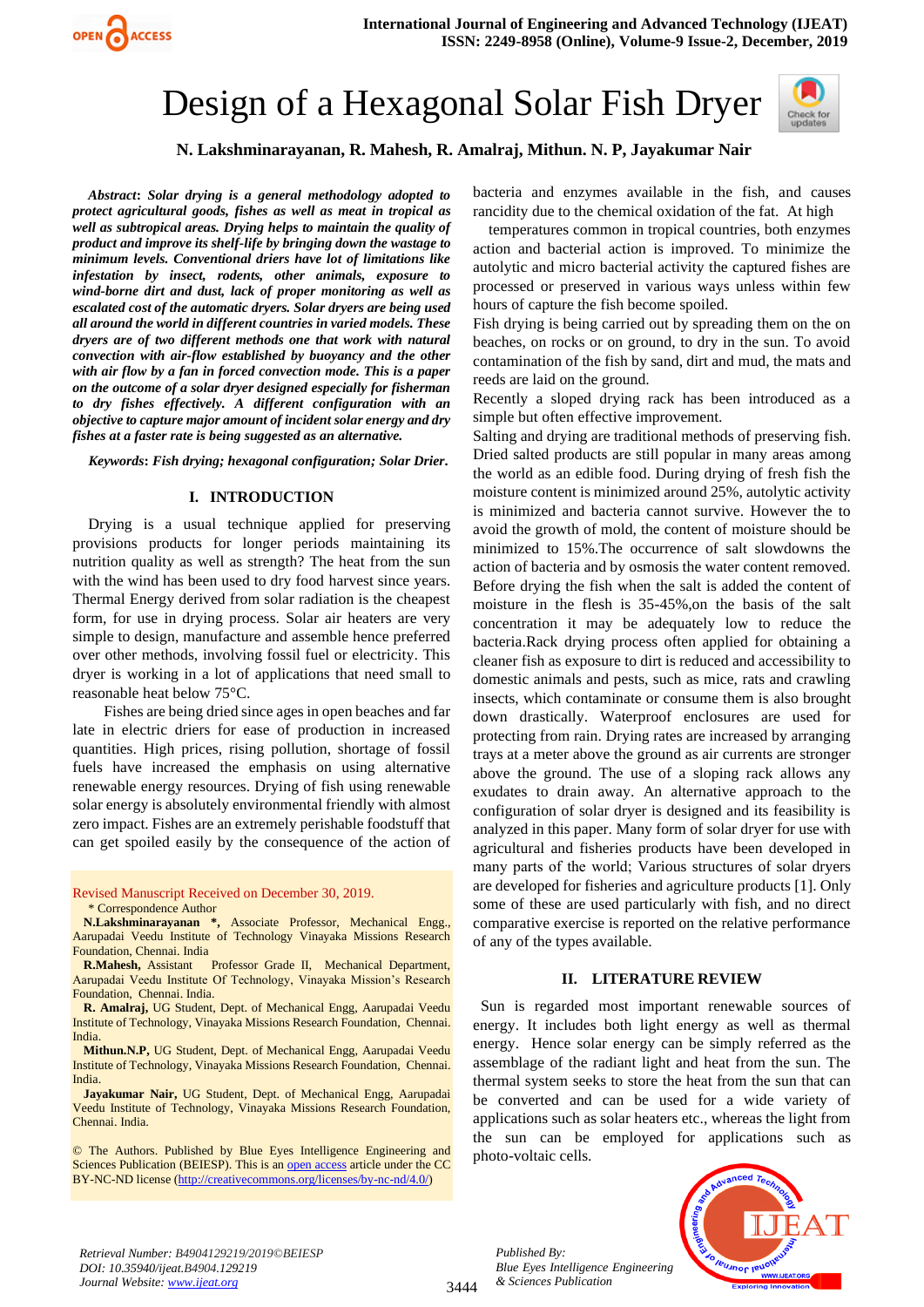Thermal energy from the sun has enormous applications in vast areas and it has a significant role in the field of drying. Simply drying can be defined as the process by which any object is exposed to the process of dehydration. If this drying process takes place by the use of sunlight, it is called as solar drying and the devices that promote the drying process in the presence of sun are called as solar dryers. Generally the process of Sun drying is the earliest method of drying farm produce ever known to man. Generally, the solar dryers are classified into many types based on different criteria. These mainly include:

- Air movement
- Availability of sunlight
- Characteristics feature of the product to be dried.
- Orientation of the components of dryer
- Type of supplies used in the structure of the dryer
- Mode and direction of the wind

#### **A. Classification**

The solar dryers are able to largely classify under two heads based on process of collection as well as conversion of solar power into useful power through the products subjected to drying and also based on the above criteria [2]. These include:

- 1. Direct solar dryers
- 2. Indirect solar dryers

#### **A.****Direct Solar Dryers**

In direct solar dryers, the substances are exposed to dehydration to the straight received solar emission. These include the drying of the food and clothes. In this method, the products to be dried are spread on the mats, or ground or cement floor. The solar energy coming from the sun strikes these products. A part of this incoming energy is absorbed and the rest of the power be reflect back into the impression. The power absorbed by these products gets changed into useful thermal power as well as as a consequence, the temperature of the goods starts to augment. The wavelength absorbed by the crops or other products depends upon its color. This method is the cheapest and simple drying method ever adopted. However, as per evaluation on circumlocutory Solar Dryers, which was published by ARPN Journal of Engineering and Applied Sciences, though this is an easy as well as cheap method, direct solar drying possesses is shown Fig. 1, and the following disadvantages:

- Non uniform drying.
- Large time consumption.
- Chance of reduction of excellence of goods in conditions of the vitamins as well as nutrients present in them.
- Failure to establish control over the rate of drying.



**B. Indirect Solar Dryers**

In circumlocutory solar dryers, the solar temperature energy coming from the sun is absorbed by a black surface which results in the heating up of the air and this air is transferred to the substances which are to be dried.



In the case of circumlocutory solar dryers, the the majority valuable feature be that the food or any other substances which are subjected to drying can be protected from undergoing contamination weather wind blowing or by birds, insects or animals. And also suitable control can be established on the rate of drying of the products by maintaining a suitable temperature by means of suitable devices. Indirect solar drying in Fig. 2 can be invariably used with minimum time requirement for the drying process and it can minimize the disadvantage of direct solar dryers to a great extent. However as a result of the developing science and technology, many remarkable researches has taken regarding the development of the idea of solar dryers, though the primary aim is to dry the goods with great efficiency. As a result, further investigations were carried out during the learning of the circumlocutory solar dryers and many improvements in the indirect solar dryers. These were further classified as follows,

- Indirect Type Natural Convection Solar Dryers
- Indirect Type Forced Convection Solar Dryers

#### **A. Indirect Type Natural Convection Solar Dryers**

Circumlocutory normal convection dryer has a remarkable responsibility in the solar drying process. A significant example of the indirect type natural convection solar dryer was developed by A. Madhlopa developed an indirect type natural convection solar dryer which is a total integration of a solar dryer along with collector- storage and biomass-backup heaters).This dryer consists of a rectangular duct and a flue gas chimney, in which a biomass burner was installed.

The experimental procedure regarding the development of this dryer was done in three modes namely: solar mode, biomass mode and solar-biomass mode. The storage material used in this dryer was pineapple which was consecutively done in twelve pineapples with a batch weight of 20 kg.

The conclusion drawn from the analysis of the experimental procedure was that the storage materials with in the dryer utilized the energy from the absorbed solar energy as well as the heat from the burner. However this method effectively produced results during the time of peak sunshine hours. There was a different behavior of the solar dryer when it is operated on solar-biomass mode. The system possessed a positive response even during unfavorable climatic conditions. This gained a remarkable decrease in the moisture content of the pineapple.

*Published By: Blue Eyes Intelligence Engineering & Sciences Publication* 



*Retrieval Number: B4904129219/2019©BEIESP DOI: 10.35940/ijeat.B4904.129219 Journal Website[: www.ijeat.org](http://www.ijeat.org/)*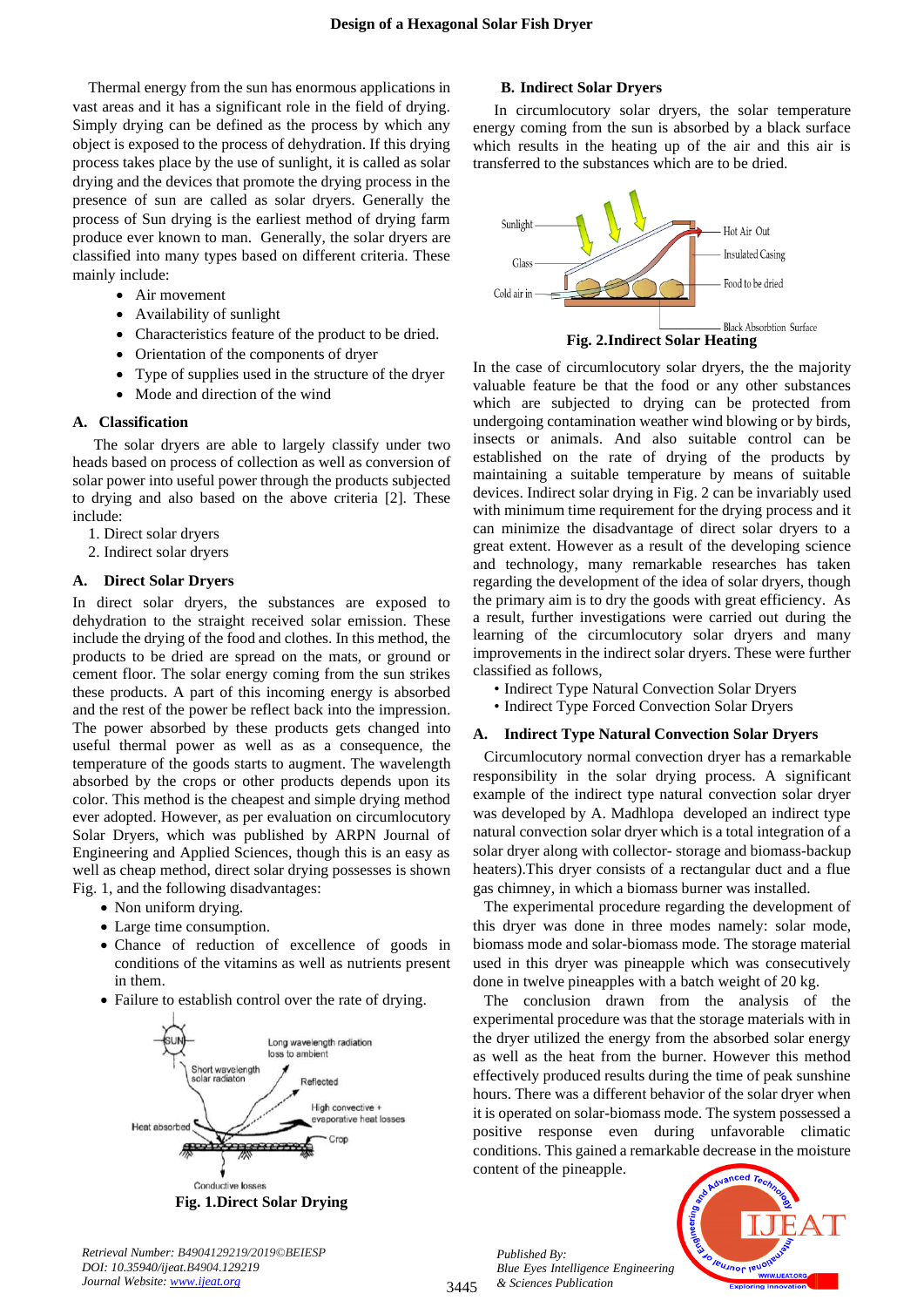

**Fig. 3.Indirect Type Natural Convection Solar Dryers**

Subarna Maiti has put forwarded a new system circumlocutory category normal convection solar dryers is represent in Fig. 3 which has included a north – south reflectors. These reflectors have an extraordinary power concerning the absorption of the solar radiation than that available by means of usual conventional solar dryers. This ultimately lead to the increase of the overall efficiency of the solar and enhanced the results by an increment of about 40%. They adopted a storage material called "papad" which is an Indian wafer with significant drying property. The entire moisture content present within papad was vaporized within a minimum duration of 5 hours by spreading the wafer to an area of about 1.8 m2. The major challenge possessed by the inventors of this dryer is that certain food material after drying was followed by intolerable hardness. This was due to the occurrence of excessive drying, because no provisions were made in this system to control the effective temperature within the dryer. Fig. 4 shows that the processing of circumlocutory type normal convection solar dryers



## **Fig. 4.Processing of indirect type natural convection solar dryers**

J. E. Berinyuy had made an intensive study regarding the circumlocutory category normal solar dryers. The model was accompanied by its construction by the integration of a twice pass solar tunnel dryer with heat storage. The heat storage was achieved by the usage of locally available materials. He used this representation for the ventilation of many undeveloped goods and leafy vegetables. The dryer was kept at an inclination of about 6º so that there is an effective incidence of solar energy and its value was calculated to be about 12.03KJ/m2 per day. The heat storage within this dryer has also maintained a temperature of about 5º C during the off sunshine hours. By examining the results, it was experimental that the dryer has condensed the wetness satisfied of 17 kg of cabbage to 95% in length of regarding five days.

*Retrieval Number: B4904129219/2019©BEIESP*

*DOI: 10.35940/ijeat.B4904.129219 Journal Website[: www.ijeat.org](http://www.ijeat.org/)*



**Fig. 5.Flat Plate Indirect Natural Convection Solar Dryers**

A.A. El-Sebaii has designed an indirect type natural convection solar dryer consisting of flat plate that acts a solar air heater which is in turn connected to a cabinet, is shown in Fig 6. This cabinet acts as the drying chamber. The involvement of the air heater within this system made it possible to insert any kind of material for the process of dehydration. Apart from all other dryers, in this model, sand is used as the storage material. They also conducted many experiments with and without storage materials. The model possessed a fine behavior even for the drying of the fruits including seedless grapes. The storage material had shown a significant reduction in the drying process by 60-72 hours. For achieving better results, the fruits were dried only after it is cut into small piece which was chemically treated by simply dipping these materials in hot water. The main conclusion drawn by this experiment was that about 10 kg of grapes were dried with in duration of 20 hours of sunshine after these grapes were treated chemically.

## **B. Indirect Type Forced Convection Solar Dryers**

Apart from the direct type natural convection dryer, the indirect dryer also include indirect type forced convection dryer is shown in Fig. 7. In this for the usual PCM material, a phase change of material was made and a new dryer was developed by R. Velraj. This phase change was developed by heating the storage material in the absence of air. Instead of PCM, they made the full advantage of HS 58, which is an inorganic salt which has a capacity to store the heat energy available from the sun during the sunshine hours and they effectively uses this sunlight for the drying process during off sunshine hours. This resulted in the reduction of heat losses, which made the system more efficient compared to the earlier existing solar dryers, this was effectively during the high mass flow rates. Also they further preceded their study by means of using different varieties of phase materials under different temperatures based on the characteristic properties of the phase material. They examined that there was a reduction in the overheating of the system during the peak sunshine hours. This prevention of the system from overheating resulted in the preservation of the quality of the food during the whole drying period. Also this resulted in the uniform distribution of heat throughout the dryer. Processing of indirect type force convection solar dryers is represent in Fig.8.

*Published By: Blue Eyes Intelligence Engineering & Sciences Publication* 

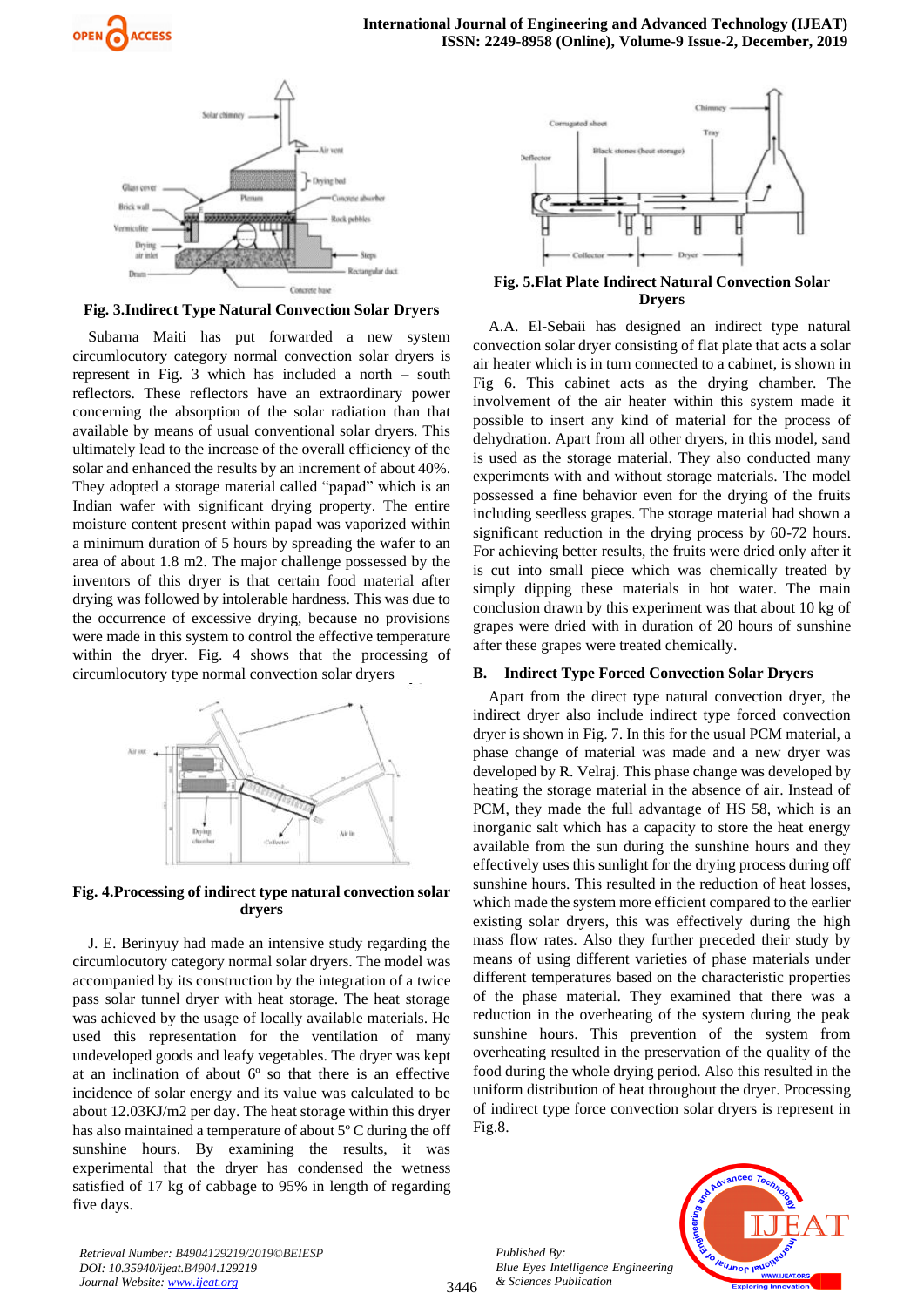

**Fig. 6.Indirect Type Forced Convection Solar Dryers**

In Another innovation made regarding the dryer was a cabinet type dryer that was developed by Bukola O. Bolaji in Nigeria. The average wind velocity of the system was regarded as 1.62m/s and an average deficiency of the dryer system was about 46.7%. This was mainly concerned with the drying of the yarn chips and pepper. The temperature maintenance of the system was made in such a technique that it mechanism efficiently during the day time as well as during the night hours.



**Fig. 7.Processing of indirect type force convection solar dryers**

Circumlocutory type compulsory convection solar dryer was developed through many personalities as well as among them, the design developed by M. Mohanraj as well as P. Chandrasekar [3] gained great popularity. They designed this solar dryer for drying chillies in which the process of convection has high importance. It consists of a smooth protect solar atmosphere heater associated to a cabinet which act as the drying assembly room. In this system, provision has made under the absorber plate to insert various storage materials. Because it is placed under the absorber protect, the drying procedure is remarkably augmented. Thermal efficiency of this type r was predictable to be about 21% with specific wetness withdrawal rate of about 0.87 kg/kW h. Sometimes heat storage materials are enabled with this dryer which is helpful in maintaining an ambient temperature within the dryer.

#### **III. PROPOSED SYSTEM**

Requirement of low cost for producing larger quantities of high quality dry fish is started in practical action. By mixing the expert and community consultation, a unique solution in the model of a solar powered fish dryer is designed and discussed. The energy cost is zero for using solar energy. The material for this design is sourced easily in local and the design installation cost is simple with moderate. To prevent contamination the dryer is sealed. Compare to the conventional drying methods and other solar drying, this method allows fast drying with very minimal cost.

The hexagonal model is represent in Fig. 9. being suggested in this paper is an outcome of alternative approach for better efficient fish drier for the community. This is a novel approach towards the drying up of fish which has a great enhancement over the conventional fish drying process. The model consists of a regular hexagonal prism in which the phase is inclined at certain angle that ensures the maximum availability of sunlight all over its exposure. Another hexagonal prism consisting of four trays is housed within the glass prism with an air gap spacing of 10 cm which is distributed uniformly on either sides as well as on the top of the prism. This model is an improved design that offers simplicity in construction, low maintenance cost, enhancement of heating process even during the off sunshine hours, uniform heating of the storage materials, durability, low susceptibility to birds, insects and toward adverse weather conditions.



**Fig. 8.Hexagonal Frame**



**Fig. 9.Fish Tray Thermal Energy Collector**



*Retrieval Number: B4904129219/2019©BEIESP DOI: 10.35940/ijeat.B4904.129219 Journal Website[: www.ijeat.org](http://www.ijeat.org/)*

*Published By:*

*& Sciences Publication*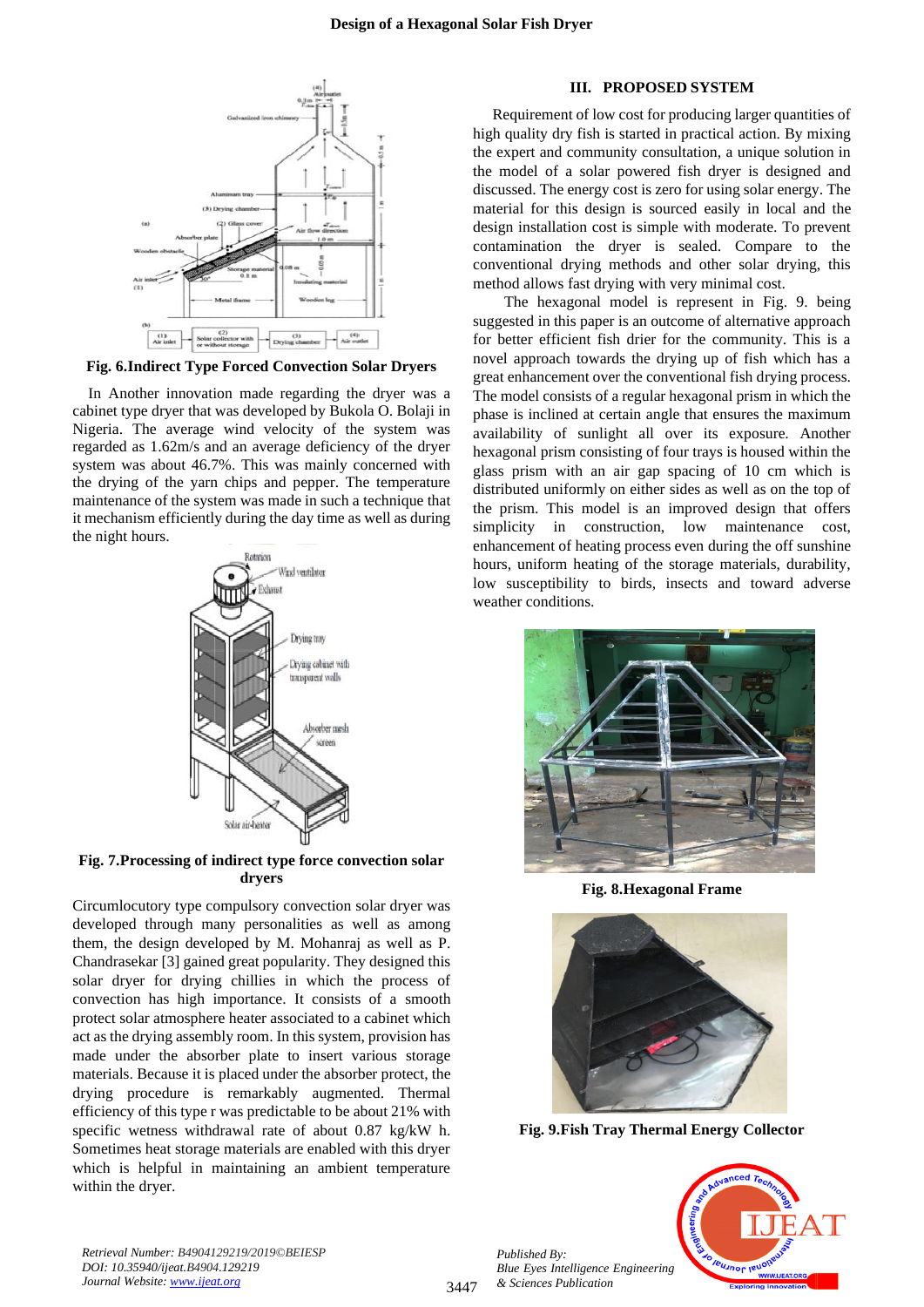

The collector is shown in Fig. 10. and it is a simple model of a inclined solar flat plate type that receives solar radiation and gives hot air to the tune of at least 65oC. It is made of mild sreel fabrication with an angle of around 15o for receiving continuous solar radiation and a glazing for protection. The absorber plate is painted black as always to increase the rate of absorption of incident solar radiation.

The hexagonal prism in Fig.9 is provided with glazing as an outside enclosure. Two face of hexagonal prism is designed as doors for placing fish in the tray Fig.10 that is fixed inside the hexagonal frame. The tray after being placed inside the hexagonal frame can be accessible easily through a pair of doors, for easy loading and unloading of fishes.

#### **A. Mild steel**

To construct the skeleton model the mild steel is utilized with less corrosive and strong alloy. In industry this steel is used for the main constructions materials. It provides preliminary selection of best suitable materials for engineering applications with the quick and economical .It has 200GNm2 young modulus. This steel is well known for its high content of carbon (0.2% to 2.1%), silicon (0.6%). copper (0.6%), manganese (1.65%).This steel is extracted from pig iron with less cost and readily accessible. It is applicable for fabrication like toughness, ductility, high weld ability and machinability. The application for which mild steel was extended generally did not involve the resistance of corrosion as a main consideration; corrosion resistance of alloys and metals is a fundamental property related to the ease with which these metals react with a given environment. With the maximized use of this metal in construction and the manufacturing firms, one of the main harms encountered is the control of corrosion rate when exposed to various corrosive environments.

#### **B. Insulated plate**

Insulator help to reduce the heat transfer between object in thermal contact or in range of radiate influence. The insulating capability is measured with thermal conductivity. Wood is used as an insulator plate as it has good thermal resistance. It act as an insulator because of air pocket present in its cellular structure.

#### **IV. RESULTS AND DISCUSSIONS**

In the procedure of drying, temperature is compulsory to evaporate moisture from the material as well as a flow of air helps in carrying away the evaporated moisture. There are two basic mechanisms involved in the drying process:

1) The movement of wetness from the interior of an entity substance to the surface.

2) The disappearance of wetness from the outside to the nearby space. The drying of a invention is a compound temperature as well as mass transfer development which depends on outside variables such as temperature, dampness as well as speed of the air stream as well as inside variables which depend on parameters like angle size, water contaminant etc.

In hexagonal fish dryer there are four main parts solar space stove, drying chamber as well as rack. The clean atmosphere enter inside to the solar radiator by means of natural flow of air though the space provided at the end of it,

*Retrieval Number: B4904129219/2019©BEIESP DOI: 10.35940/ijeat.B4904.129219 Journal Website[: www.ijeat.org](http://www.ijeat.org/)*

the black colored plastic sheet absorb heat from sun light and it heat up the air which is inside the air heater, then it moves to the hexagonal drying cabinet, this movement is also natural, that is hot air always having the tendency to move upward direction.

The aluminum perforated trays with surface blackened present inside the solar drier absorbs solar heat from the incident solar radiation abundantly and dry the fishes placed on them. Doors are provided to place and remove fishes from dryer trays and also help to make clean inside of the hexagonal dryer. There is ventilation during the peak of the hexagonal freshening cavity to exhaust the wetness from inside of the assembly room.

## **V. CONCLUSION**

The hexagonal solar dryer with its configuration of exposure to solar radiation is leading to increased ambient air temperature thereby resulting in increased drying rate of fishes. The fishes as are dried on the perforated aluminum plates does not get spoiled, as only the moisture is removed and they are protected from air-borne dust. As fishes are dried in an enclosure, the time spent for monitoring is drastically reduced and needs attention only while loading and unloading. Also, with the increased benefits compared to existing solar driers, the hexagonal drier provides a feasible and economical alternative.

## **REFERENCES**

- 1. M. Pravin Gupta, S. Amit Das, R.C. Barai, S.C. Pusadkar, V. G. Pawar, "Design and Construction of Solar Dryer for Drying Agricultural Products", International Research Journal of Engineering and Technology, Vol. 04 No. 03, Mar. 2017, pp. 1946-1951.
- 2. M. Motahayyer, A. Arabhosseini, "Numerical Analysis of thermal performance of a solar dryer and validated with experimental and thermo-graphical data", Solar Energy, Vol. 193, Nov.2019, pp. 692-705
- 3. M. Mohanraj, P. Chandrasekar, "Perfomance of a forced convection solar drier integrated with gravel as heat storage material for chilli drying" , Journal of Engineering Science and Technology, Vol. 4, No. 3, Sep.2009, pp. 305 – 314.

#### **AUTHORS PROFILE**



**Mr. N. Lakshmi Narayanan**, Associate Professor, Mechanical Engg., Aarupadai Veedu Institute of Technology Vinayaka Missions Research Foundation, Mechanical Engineer, working in the area of Renewable Energy . Pursuing his Ph.D., in Mechanical Engineering at Vinayaka Missions Research Foundation in the field of Bio-energy. He is a post graduate in

Thermal Sciences specialized in Energy Engineering. He has a teaching experience of around 21 years. Member in Society of Automotive Engineers, Indian Society for Technical Education, Indian Science Congress Association, Indian Institution of Production Engineers and Madras Metallurgical Society. Research areas specialized: Bio-energy, Solar Energy for Societal Applications, Alternate Fuel for Automotive Engines



**R Mahesh,** Assistant Professor Grade II, Mechanical Department ,Aarupadai Veedu Institute Of Technology, Vinayaka Mission's Research Foundation, Deemed To Be University. Having 12 years of experience. Life member in ISTE and ENFUSE.

*Published By: Blue Eyes Intelligence Engineering & Sciences Publication* 



3448